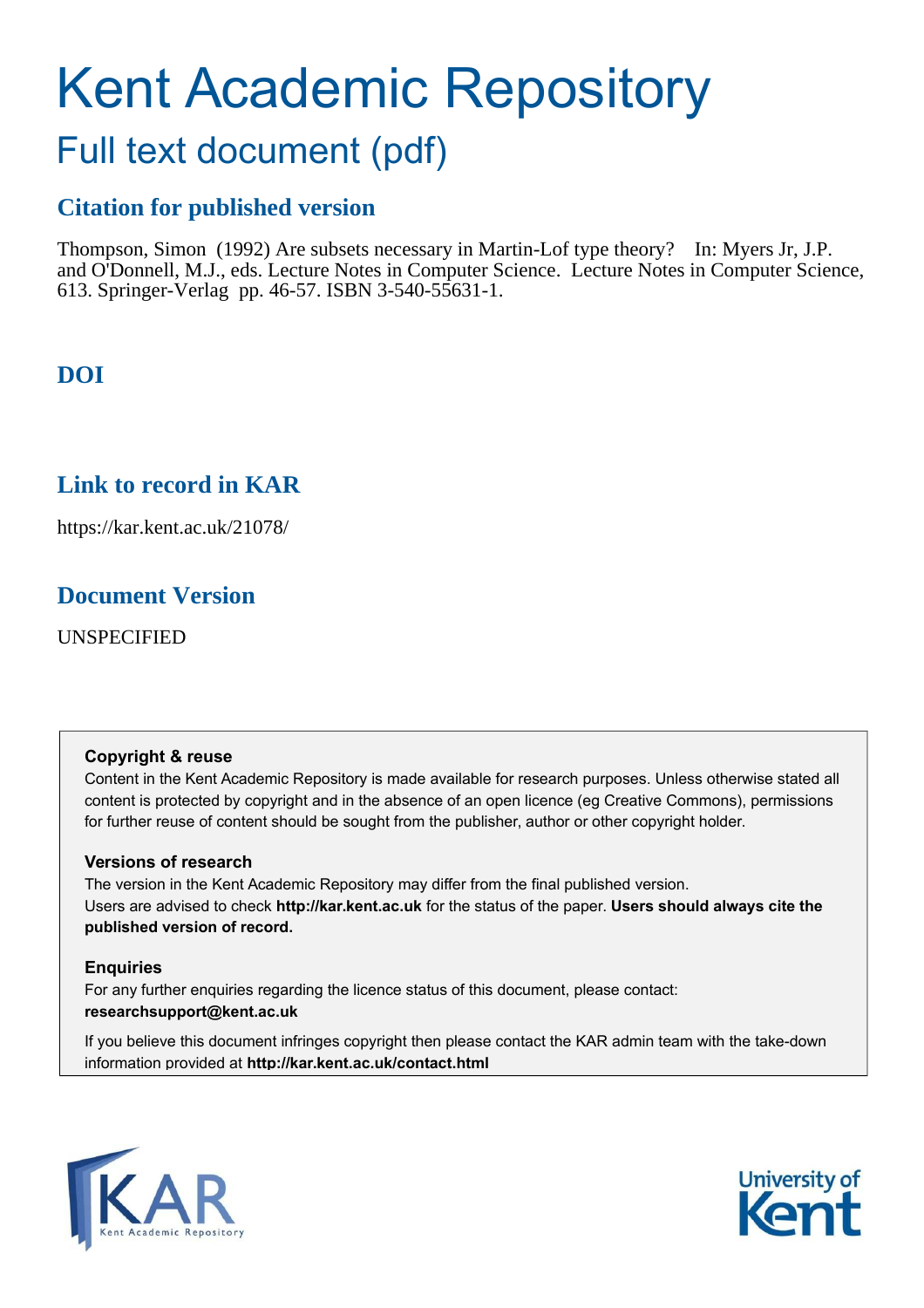# Are subsets necessary in Martin-Lof type theory

Simon Thompson

U VIII OO DIA UNIVERSITY OF LABORATORY OF LABORATORY OR WALLETING T Canterbury- CT NF- UK email sjt-ukcacuk

#### Introduction

theory and the stranger of the contracts of the theory of the contracts at greater at greater results and in is a theory of the state and functions of the state and the component of the propositions of the propositions of the state of the state of the state of the state of the state of the state of the state of the state of th and proofs which has attracted much recent the computing interest in the computing science of the computing sc community, there seems to have emerged a consensus that the system provides a good foundation for integrated program development and proof but that for the system to be usable in practical projects a number of additions need to be madeto it. I am needed all weer all the pre- we have to a subset and a subset construction to a subset of the system, so that members of the type

 $\{x:A \mid B\}$ 

are those methods of A with the property B . This is in contrast to the representation of suchatype by

 $(\exists x : A)$ .

whose members consist of pairs a p with a A and p Bax a proof of or with the fact that the state that property is the state of a measurement that the property and the control of is faithful to the principle of complete presentation which requires that it should be evident in this way on the shaws is has the type who can be it. In the within  $\alpha$ proof of this fact

In this paper after presenting an overview of the two important subset con structions we examine the reasons given for the addition of the subset type andargue that we can achieve the desired results with the desired with systems of the systems with the systems of by such an augmentation

The rst reason for adding a subset type is that it allows for the separation of the computational information in an object from the proof theoretic informationit might contain this we examine in sections and  where we argue that this separation is better achieved by naming the appropriate portions of an object using the antoin of choice where necessary to fuching these portfolio

Note that we take the axiom of choice as valid this is the case for all Martin-Lof s systems and is a simple consequence of the strong elimination rule for the existential quantifier, which allows the second projection from a pair to have avbendent type, he should absorber to that for most constructives the axiom of choice is unexceptionable  $-\frac{1}{2}$  given the interpretation of the quantifiers, a choice function can be read off in the obvious way.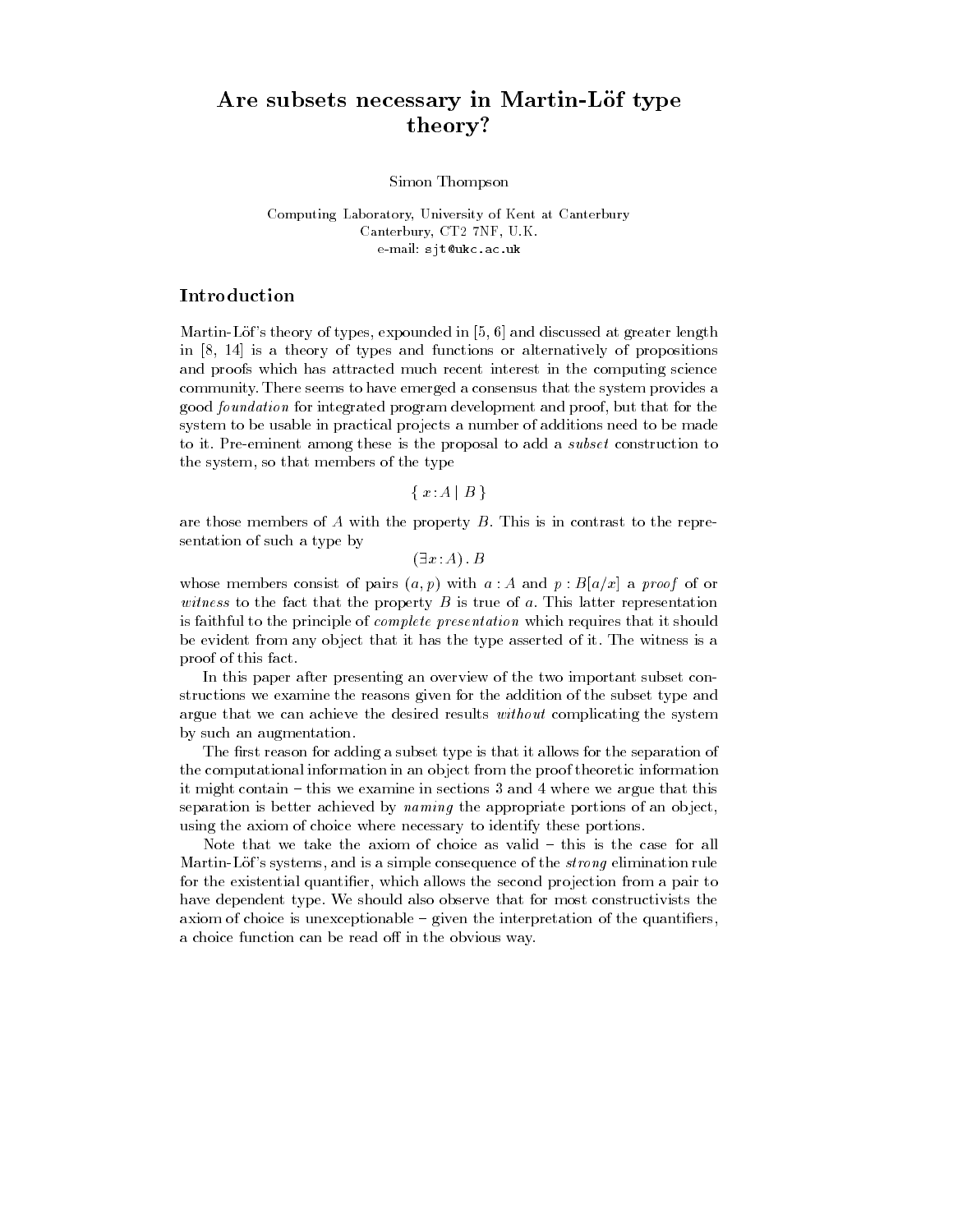The other reason advanced for the subset type is that it can contribute to the eciency of evaluation since by suppressing the proof-theoretic portion of an expression any evaluation in this portion will no longer be necessary
 We argue in section 5 that exactly the same effect is achieved if we use *lazy* evaluation to implement the system

It is therefore evident that we can achieve the effects required without adding to and therefore complicating the system of type theory as expounded in  $M$  type theory as exponential in  $M$ Lot's original papers, as long as we are prepared to work in a lazy implementation of the theory
 Lazy implementations used to have the reputation of being slow but recent work (see, for example,  $[10]$ ) has shown that this need not be the case.

#### $\mathbf{1}$ Type theory

In this section we provide a short review of those aspects of constructive type theory relevant to the discussion which follows

The basic intuition underlying the system of type theory is that

to prove is to construct

In particular

- a proof of  $A \wedge B$  is a pair of proofs of A and B;
- a proof of  $A \Rightarrow B$  is a transformation of proofs of A into proofs of B;
- a proof of  $A \vee B$  is either a proof of A or a proof of B;
- a proof of yourselves a management of the and the set  $\mathbb{R}^n$
- a province  $\{m\}$  is  $\{m\}$  in a constant with a proof of Barbara and Barbara and Barbara and Barbara and Ba

This intuitive presentation can be formalised in a collection of deduction rules which mention the judgement

 $a \cdot A$ 

which is thought of as expressing

a is a proof of the formula A

Four rules are presented for each connective. A *formation* rule describes how the formula is formed, it is a rule of *syntax* in other words

Formation Rule for  $\wedge$ 

$$
\frac{A \text{ is a formula } B \text{ is a formula}}{(A \land B) \text{ is a formula}} (\land F)
$$

A second rule gives circumstances under which a proof of the formula can be found  $-$  this is the *introduction* rule. In the case of conjunction, a proof can be formed from proofs of the component formulas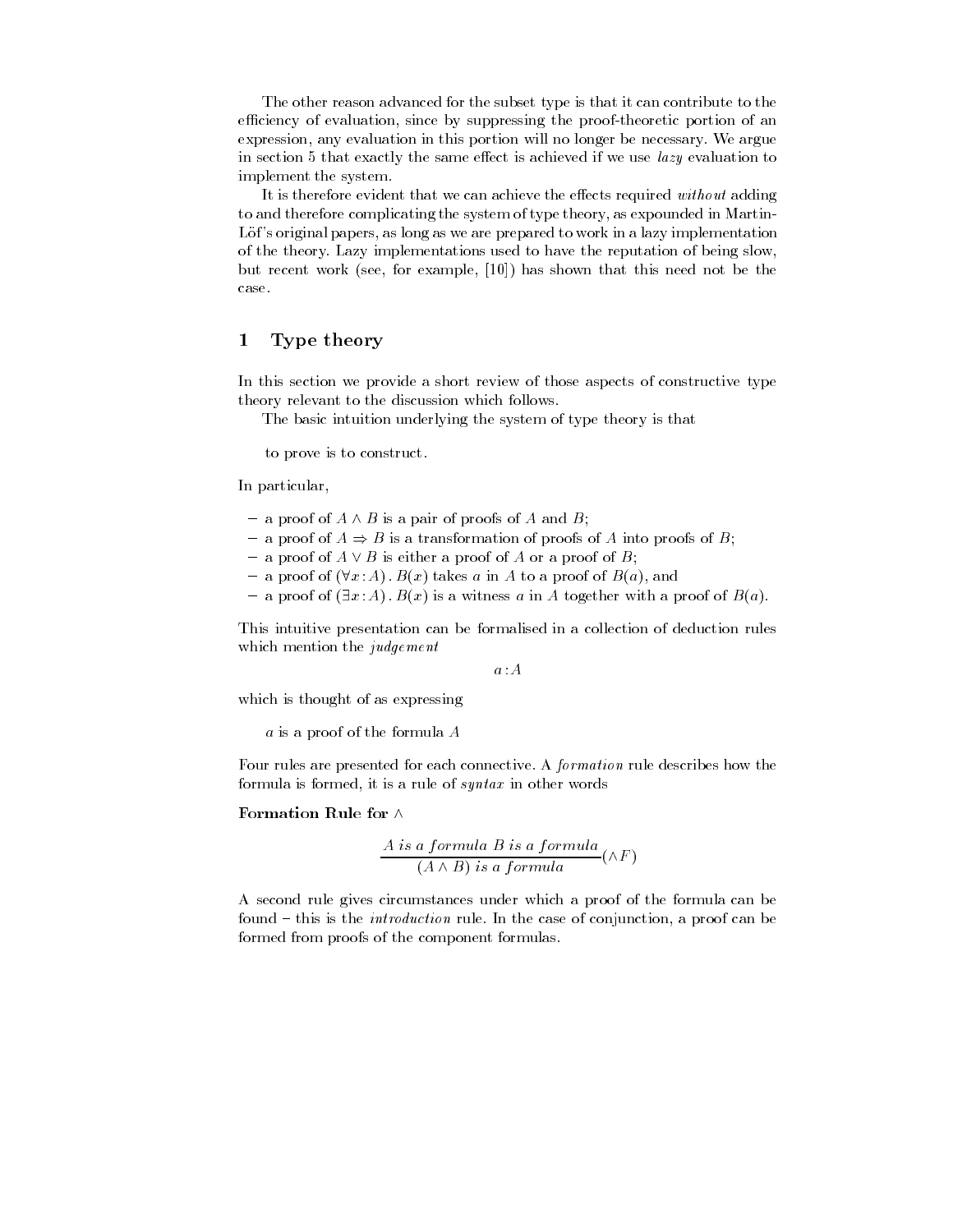#### Introduction Rule for

$$
\frac{p:A \ q:B}{(p,q):(A \land B)}(\land I)
$$

The elimination rule or rules embody the fact that proofs can only be con structed according to the introduction rules any proof of a conjunction can be decomposed to yield proofs of the individual components

#### Elimination Rules for

$$
\frac{r:(A \wedge B)}{fst\ r:A}(\wedge E_1) \qquad \frac{r:(A \wedge B)}{snd\ r:B}(\wedge E_2)
$$

Moreover, if we form a proof  $(a, b)$  of  $A \wedge B$  from proofs of A and B and extract the proofs of A was b a bigger of weight that the western proofs the proofs we with a this is described by the computation of the computation rules of the computation rules of the computation rules of the computation rules of the computation rules of the computation rules of the computation rules of

#### Computation Rules for  $\sim$

$$
fst(p,q) \rightarrow p \quad \text{and} (p,q) \rightarrow q
$$

It is striking that these rules can also be thought of as rules for a typed functionalprogramming language if we replace - it is a jointain by - it is a type - rice rules for the conjunction are those for the product type

In a similar way implication can be thought of a similar can be the function space implication space. distribution a sum type and the absurdance proposition and the application of the summer the stre function type are given in Figure 
 The connective is introduced by means of a - abstraction the assumption of the assumption of the object we can be a controlled the state in the process of forming  $i$  and variable construction of the contract of a substance and a second or a second of the second indicated by the surrounding brackets --- 

$$
[x:A]
$$
  
\n
$$
\vdots
$$
  
\n
$$
\begin{array}{c}\nA \text{ is a type } B \text{ is a type} \\
(A \Rightarrow B) \text{ is a type} \end{array} (\Rightarrow F) \frac{e:B}{(\lambda x:A).e : (A \Rightarrow B)} (\Rightarrow I)
$$
  
\n
$$
\frac{q:(A \Rightarrow B) \text{ a}:A}{(q \text{ a}) : B} (\Rightarrow E) \qquad ((\lambda x:A).e) \text{ a } \rightarrow e[a/x]
$$

s second the form in the form of the form of the form of the form of the form of the form of the form of the f

The formal system of type theory contains as well as the propositional con nectives we have discussed both basic types such as the natural numbers and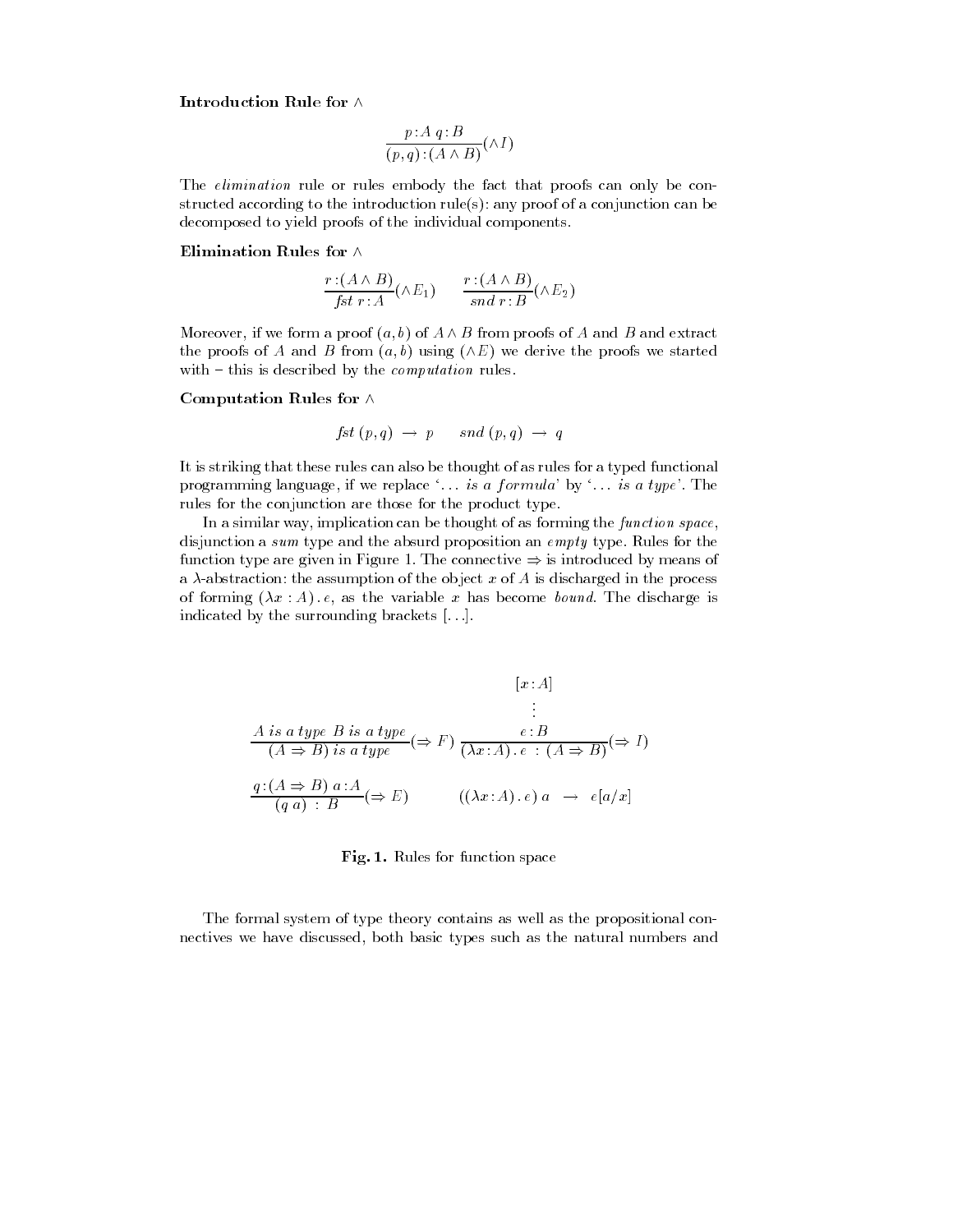lists and the quantifiers we turn to these now to the future details of the full rules for systems of type theory can be found in  $[14]$  and elsewhere.

The universal quantifier can be thought of as defining a *generalised* function space in which the type of the result of a function depends upon the value of the argument( $s$ ).

#### Formation Rule for

$$
[x : A]
$$
  
\n
$$
\vdots
$$
  
\n
$$
A \text{ is a formula } P \text{ is a formula}
$$
  
\n
$$
(\forall x : A) \cdot P \text{ is a formula} (\forall F)
$$

The dependence can be seen here from the fact that  $P$  can contain the variable  $x$ free, and so depend upon a value of type  $A$ . The universal quantifier is introduced by a -abstraction where it is assumed that x occurs free in no other assumption than  $x:A$ .

Introduction Rule for

$$
[x : A]
$$
  
\n
$$
\vdots
$$
  
\n
$$
p : P
$$
  
\n
$$
\overline{(\lambda x : A) \cdot p} : (\forall x : A) \cdot P}(\forall I)
$$

The elimination and computation rules generalise those for implication

#### Elimination Rule for

$$
\frac{a:A f:(\forall x:A) . P}{f a : P[a/x]} (\forall E)
$$

Computation Rule for

$$
((\lambda x:A) \cdot p) a \rightarrow p[a/x]
$$

A constructive interpretation of the existential quantier takes objects of exis tential type to be *pairs*, the first half of which gives the witnessing element, and the second half the *proof* that this element has the property required.

#### Formation Rule for -

$$
[x : A]
$$
  
\n
$$
\vdots
$$
  
\n
$$
A \text{ is a formula } P \text{ is a formula}
$$
  
\n
$$
(\exists x : A) . P \text{ is a formula} (\exists F)
$$

Introduction Rule for  $\exists$ 

$$
\frac{a:A p:P[a/x]}{(a,p):( \exists x:A)\, .\, P}(\exists I)
$$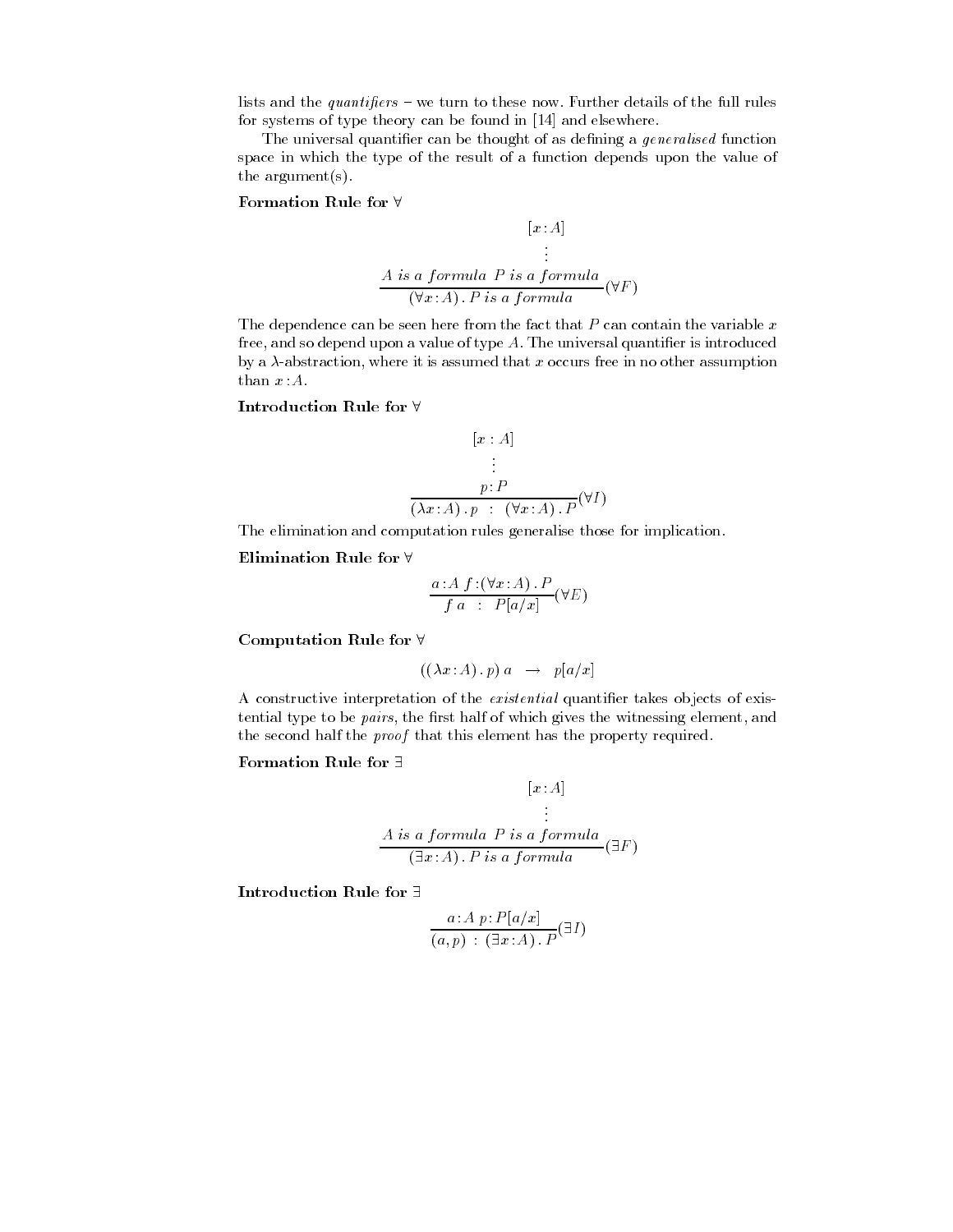The elimination and computation rules show the decomposition of an existential proof object into its component parts

$$
\frac{p \; : \; (\exists x:A) \; . \; P}{Fst \; p \; : \; A} (\exists E_1') \qquad \frac{p \; : \; (\exists x:A) \; . \; P}{Snd \; p \; : \; P[Fst \; p/x]} (\exists E_2')
$$

#### computation Rules for an analysis for  $-$

$$
Fst(p,q) \rightarrow p \qquad Snd(p,q) \rightarrow q
$$

The existential quantier can be thought of as a type constructor in a number of dierent was grown an interest was indeed wat a value of the two forms and was a various of the the tag type a it can be the tag throught of any forming modules when the thought the type A is a type A is a universe and most important in the most interest of A consisting of the A constant of the A constant of the M elements of the constructivity property for the modernia construction of the construction of the construction the element as carries with it the proof that it and the subset of the subset of the subset of the subset  $\sim$ how can it be said to reside there

The elimination rule  $\{\exists E_2\}$  is unusual in that its conclusion contains the proof object p on the right-hand side of a judgement this is in contrast to theother rules of the signal produce to the system and the rules of the rules of the rules of the rule intuitionistic predicate calculus if the proof objects are omitted this cannot be done with  $(E_2)$  since the proof object appears in the formula part of the in rules presented are rules in the rules presented and rules are are are an all are rules are rules and rules

$$
[x:A; y:B]
$$
  
\n
$$
\vdots
$$
  
\n
$$
p:(\exists x:A) \cdot B \ c:C[(x,y)/z]
$$
  
\n
$$
Cases_{x,y} p c:C[p/z]
$$
  
\n
$$
\exists E
$$

 $\mathbf{r}$ 

 $\overline{a}$ 

In turn, this rule has been shown in  $\vert x$  , to be equivalent to the antionical choice plus a weaker rule of elimination which corresponds to the usual rule of elimi and the show the derivative computer in the show that the show that the contractive of the show that the show the strong rule now

The axiom of choice has the statement

$$
(\forall x:A) . (\exists y:B) . C(x,y) \Rightarrow (\exists g:A \Rightarrow B) . (\forall x:A) . C(x,(g\ x))
$$

Suppose that f x A - -y B - Cx y then

$$
Fst\,\left(f\,x\right)\,:\,B
$$

and

$$
Snd(f\ x)\ :\ C(x,Fst(f\ x))
$$

Therefore

$$
\lambda x_A \cdot (Fst \ (f \ x)) \ : \ (A \Rightarrow B)
$$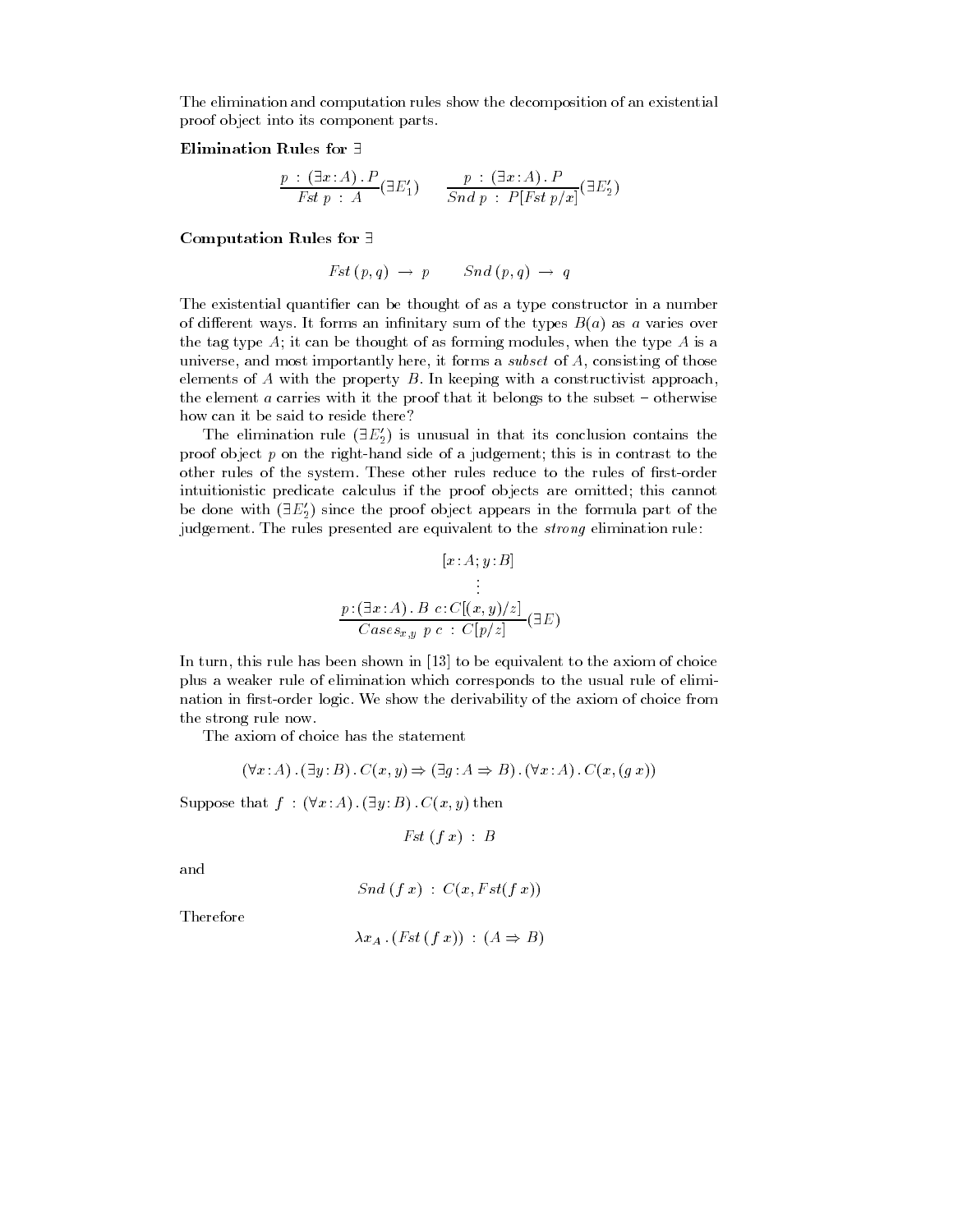and we write  $g$  for this function. Also,

$$
\lambda x_A \cdot (Snd (f x)) : (\forall x:A) \cdot C(x, Fst(f x))
$$

giving

$$
\lambda x_A \cdot (Snd (f x)) \div (\forall x A) \cdot C(x, (g x))
$$

We thus have an object

$$
(\lambda x_A \cdot (Fst (f x)) \cdot \lambda x_A \cdot (Snd (f x)))
$$

of type

$$
(\exists g: A \Rightarrow B) \cdot (\forall x: A) \cdot C(x, (g \ x))
$$

Abstracting over  $f$  gives the proof of the axiom of choice.

#### 2 The subset type

What are the formal rules for the subset type? The rules we give now were first proposed in  $[7]$ , and used in  $[3]$ , page 167, and  $[2]$ , section 3.4.2. Formation is completely straightforward

#### Formation Rule for Set

$$
[x : A]
$$
  
\n
$$
\vdots
$$
  
\n
$$
A \text{ is a type } B \text{ is a type}
$$
  
\n
$$
\{x : A \mid B \} \text{ is a type} (Set F)
$$

as is the introduction rule

Introduction Rule for Set

$$
\frac{a:A p:B[a/x]}{a\ :\ \{\ x:A\mid B\ \}}(Set I)
$$

How should a set be eliminated? If we know that  $a: \{x : A \mid B\}$  then we certainly know that  $a : A$ , but also that  $B[a/x]$ . What we don't have is a specific proof that  $B[a/x]$ , so how could we encapsulate this? We can modify the existential elimination rule  $(\exists E)$  so that the hypothetical judgement  $c : C$  is derived assuming some  $y: B[a/x]$ , but that c and C cannot depend upon this y. We use the fact that  $B[a/x]$  is provable, but we cannot depend on the proof y itself:

Elimination Rule for Set

$$
[x:A; y:B]
$$
  
\n
$$
\vdots
$$
  
\n
$$
a: \{x:A \mid B\} \cdot c(x): C(x)
$$
  
\n
$$
c(a): C(a)
$$
  
\n
$$
(Set E)
$$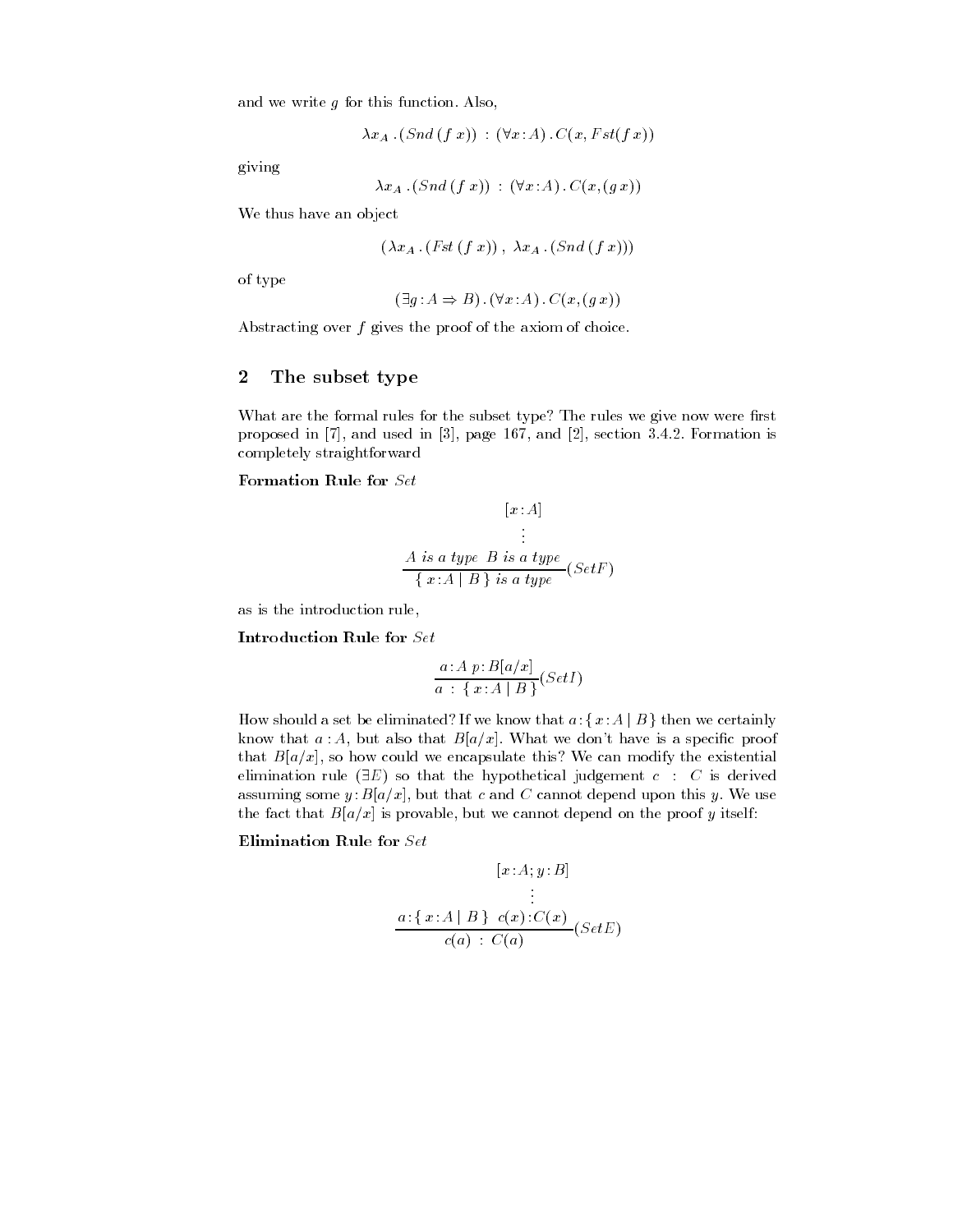where y is not free in c or C . Since its not operator is constant of the common and the state of the electronic rule, there is no computation rule for the subset type. We should note that this makes these rules different from others in type theory. This is also evident from the fact that they fail to satisfy the inversion principle of 

 $\frac{1}{2}$  shows these rules are weaker than might at rise be thought, especially if we adopt an intensional version of type theory
 In fact we cannot in a consistent manner derive the formula

$$
(\forall x: \{ z: A \mid P(z) \}) . P(x) \tag{1}
$$

the most formulas is the consequence that consequence the consequence and develop the consequence of the consequence to take the manual and the tail of weaker the head is if the the to represent the type to the t of home chapter have to perfect the construction of the construction of the construction of the construction of

$$
\{ l : [A] \mid nonempty \, l \}
$$

where the prediction nonempty is dened by a recursion of a second by a universe that the state through

$$
\begin{array}{l} \textit{nonempty} \; [\;] \qquad \equiv_{df} \; \bot \\ \textit{nonempty} \; (a::x) \; \equiv_{df} \; \top \end{array}
$$

The situation in the extensional theory is better, but there are still cases of the formula which are not derivable consistently
 Because of these weaknesses martin-ment proposed a new subset through increase through a subset the judgement. P is true into the system.

If the representation of the judgement is to be an improvement of the state of the state of  $\sim$  100  $\pm$ as subsets are concerned it is desirable that the system validates the rule

$$
\frac{a \div \{x:A \mid P\}}{P(a) \text{ is true}}\tag{2}
$$

This can be done if we may be done if we may be done in which propositions and the system in the types are typ which is the four contract the subset the subset of the subset of the subset of the model in which the new judgements of the subset of the subset of the subset of the subset of the subset of the subset of the subset of the

$$
P \text{ } prop \text{ and } P \text{ } is \text{ } true
$$

are added to the system together with a set of logical connectives distinction and from the type forming operations introduced in their extensional version of typetheory . This distribution wild a lost derivation of lost of lost of the cost of losting the isomorphism between propositions and the system and making the system more and more the system more of the complex

#### 3 What is a specification?

The judgement a late of a proposition of a proposition and a proposition of a proposition of the proposition o  $A'$  and 'a is an object of type  $A'$ , but it has also been proposed, in [6, 9] for example, that it be read as saying

a is a program which meets the specification  $A$  (†)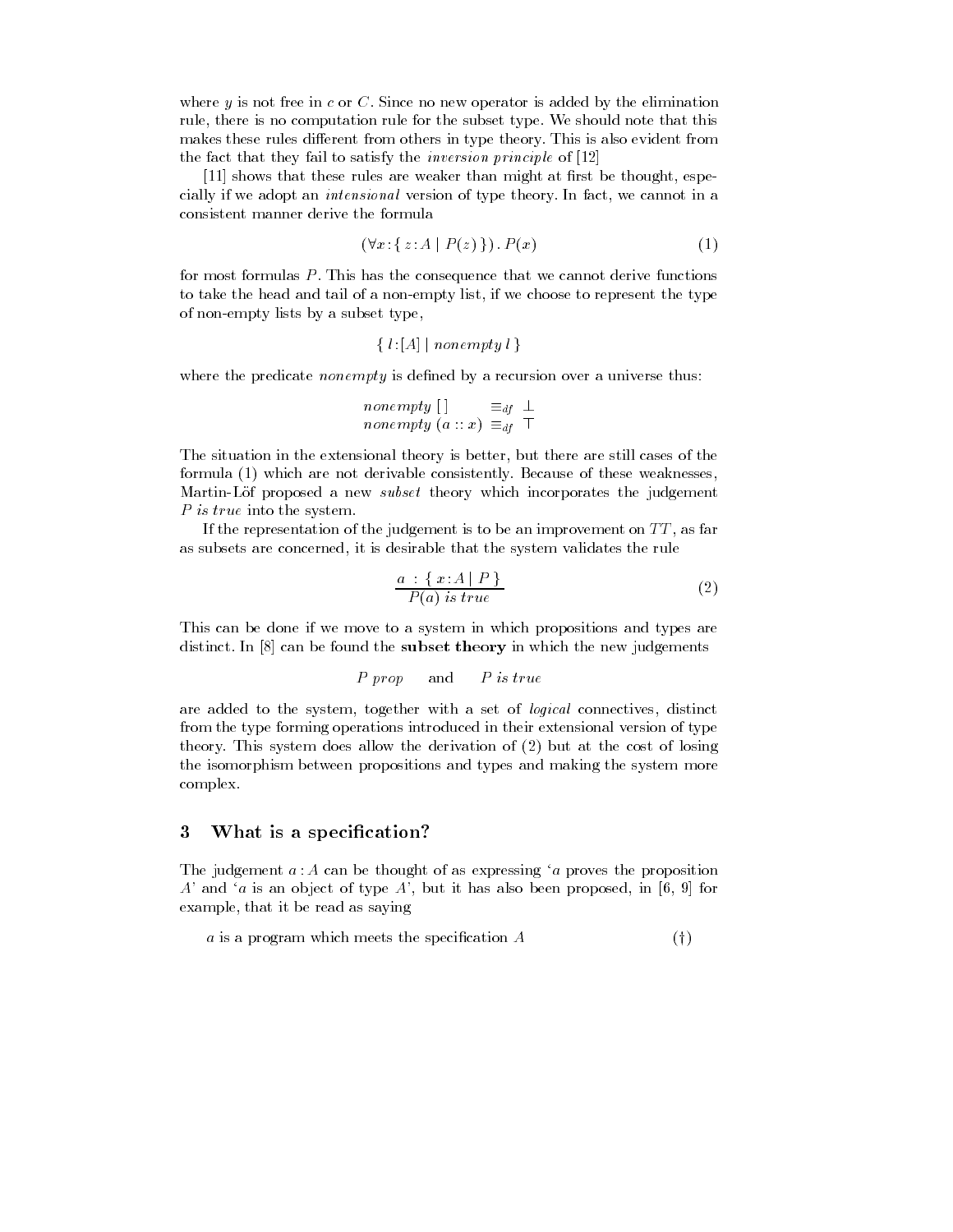It is mislead and the apply this interpretation to every judgement a later to the second and the second to the instrument the case of a function f which sorts the strate  $\alpha$ so

$$
f : [A] \Rightarrow [A]
$$

Show are the species say that it meets the species that it is a limit in the species but the species but it do then so do the identity and the reverse functions! The type of a function is but one aspect of its specication which should describe the relation between its input and output
 This characterisation takes the form

The result  $(f l)$  is ordered and a permutation of the list l

rat which we will write Sf as assert that the special context of interesting the species implementation we write

$$
(\exists f : [A] \Rightarrow [A]) \cdot S(f)
$$

What form do objects of this type take? They are pairs  $(f, p)$  with  $f : [A] \Rightarrow [A]$ and p a proof that f has the property Sf File confusion in the thus that the object a consists not of a program meeting the specication but of such a program together with a proof that it meets that specication

In the light of the discussion above it seems sensible to substant the suggest that we we conceive of specications as statements -o T - P and that the formal assertion

$$
(o, p) : (\exists o : T) . P
$$

be interpreted as saying

The object o of type T is shown to meet the specication P by the proof object p

and interpretations which complement and logical and programming interpretations in of the language in an elegant way to a construction of a construction of the construction of the construction who would argue that we can only assert  $(\dagger)$  if we have the appropriate evidence, namely the proof object

in developing a proof of the formula - if it is constructed a pair construction of was object of type I was a proof that the object have the property I watch pair keeps separate the computational and logical aspects of the development so that we can extract we computed the computational part simply by the choosing the first element of the pair.

A LEVE ON THE SURFACE MENTION ON THE STATE OF THE CHARGES IN THE THIS TO LARGE MENTION TO LARGE WHEN gests that a specification of a function should be of the form

$$
(\forall x:A) . (\exists y:B) . P(x,y) \tag{3}
$$

Elements of this time as the functions for a solution to the form of the form

$$
F\ x\ :\ (\exists y\ \vdots\ B)\ \ldotp P(x,y)
$$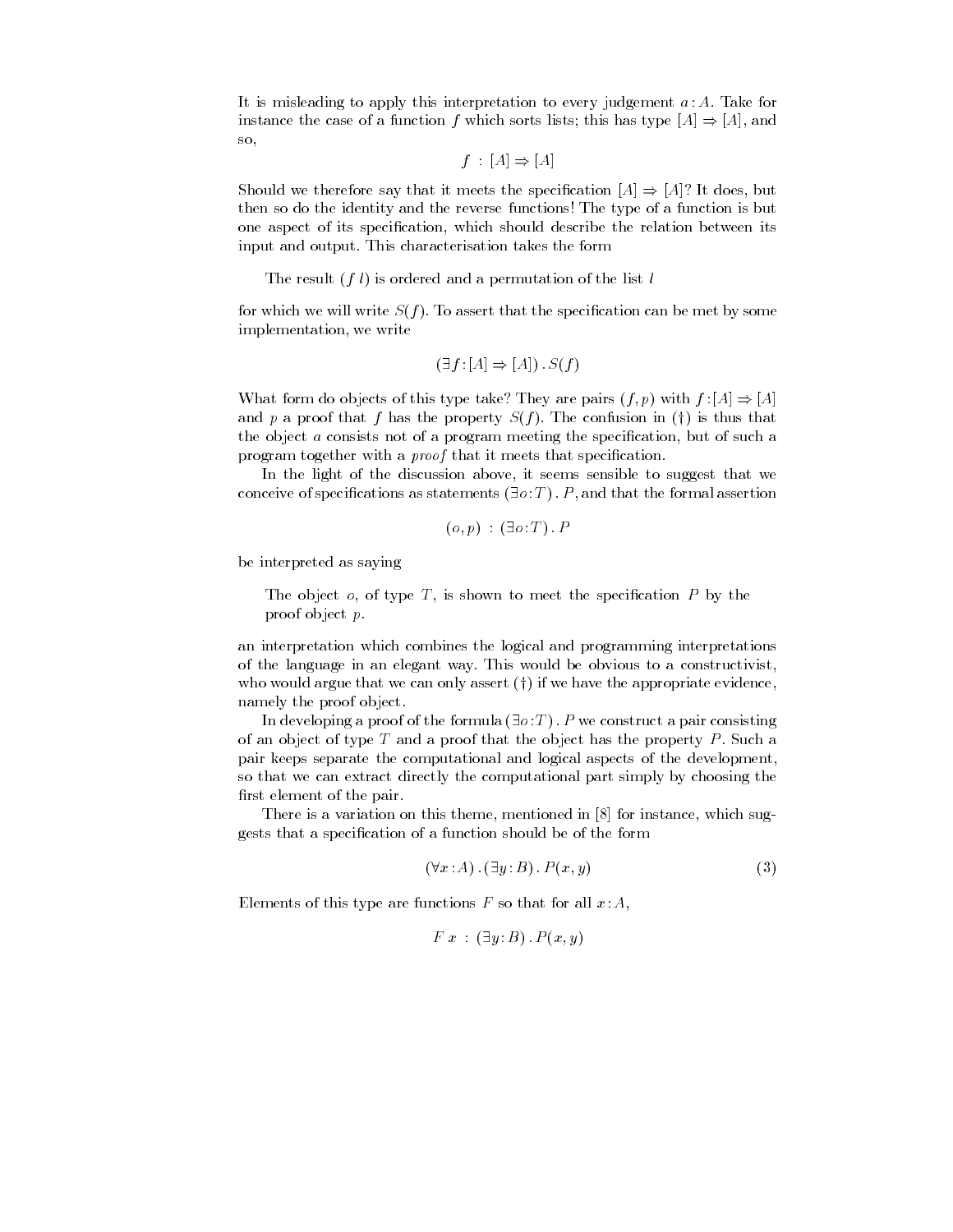and each of these values will be a pair  $(y_x, p_x)$  with

$$
y_x:B
$$
 and  $p_x:P(x,y)$ 

The pair consists of value and proof information showing that under this ap proach the program and its verication are inextricably mixed
 It has been ar gued that the only way to achieve this separation is to replace the inner existential type with a *subset* type, which removes the proof information  $p_x$ . This can be done, but the intermingling can be avoided *without* augmenting the system – we simply have to give the intended function a *name*. That such a naming can be achieved in general is a simple consequence of the  $axiom$  of choice, which

$$
(\forall x:A) . (\exists y:B) . P(x,y) \Rightarrow (\exists f:A \Rightarrow B) . (\forall x:A) . P(x,fx)
$$

Applying modus ponens to this and  $(3)$  we deduce the specification

$$
(\exists f:A \Rightarrow B) \cdot (\forall x:A) \cdot P(x,f\,x) \tag{4}
$$

Note that the converse implication to that of the axiom of choice is easily deriv able, making the two forms of the specification logically equivalent.

It is worth noting that some functions are not specified simply by their input/output relation, one example being a hashing function". This means that specialism in the methods will necessarily the second the ground methods of  $\mathbb{R}^n$ 

This analysis of specifications makes it clear that when we seek a program rs meet a specification, we look for the post-politicate of a member of an an existential type; the second proves that the program meets the constraint part of the specification. As long as we realise this, it seems irrelevant whether or not our system includes a type of first components, which is what the subset type consists of There are other arguments for the introduction of a subset type which we turn to now

#### $\overline{4}$ Subsets in specifications

we have seen that the interminingling of computation and verified which are  $\eta$ pears to result from an interpretation of specifications as propositions can be avoided by the expedient of using the axiom of choice in the obvious way

In this section we look at other uses of the subset type within specifications and show that in many of these we can again avoid the subset type by separating from a complex specification exactly the part which is computationally relevant in some sense This is to be done by naming in an appropriate manner the operations and objects sought, as we did in the previous section when we changed the the specification into an extra straight arises by quantities which are straight naming the function is known to logicians as Skolemizing the quantifiers. We believe the alternative is superior for two reasons

 $^\circ$  1 am grateful to Michael O $^\prime$ Donnell for this observation.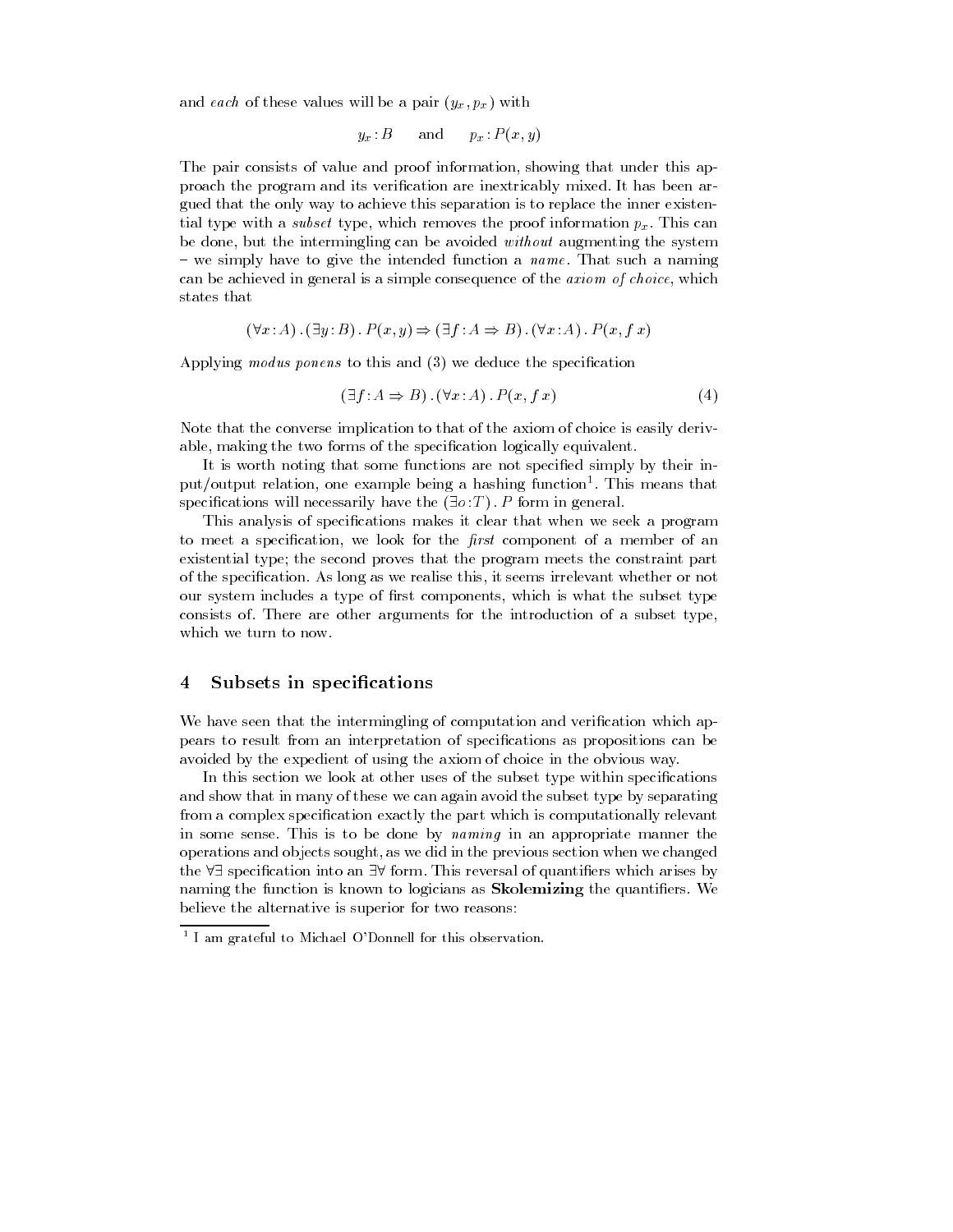- it is a solution which requires no addition to the system of type theory, and
- it allows for more delicate distinctions between proof and computation.

The method of Skolemizing can be used in more complex situations, as we now see.

Take as an example a simplification of the specification of the Dutch (or Polish national ag problem as given in 
 We now show how it may be written without the subset type. The original specification has the form

$$
(\forall x:A) . \{ y : \{ y': B \mid C(y') \} \mid P(x,y) \}
$$

with the intention that for each a we find b in the subset  $\{y':B\mid C(y')\}$  of B with the property  $P(a, b)$ . If we replace the subsets by existential types, we have

$$
(\forall x:A)
$$
.  $(\exists y:(\exists y':B)$ .  $C(y'))$ .  $P(x,y)$ 

This is logically equivalent to

$$
(\forall x:A) . (\exists y:B) . (C(y) \wedge P(x,y)) \tag{5}
$$

and by the axiom of choice to

$$
(\exists f:A \Rightarrow B) \cdot (\forall x:A) \cdot (C(f\ x) \wedge P(x,(f\ x)))
$$

which is inhabited by functions *together with proofs of their correctness*. It can be argued that this expresses in a clear way what was rather more implicit in the specification based on sets  $-$  the formation of an existential type bundles together data and proof, the transformation to  $(5)$  makes explicit the unbundling process.

As a second example, consider a problem in which we are asked to produce for each a in A with the property  $D(a)$  some b with the property  $P(a, b)$ . There is an important question of whether the  $b$  depends just upon the  $a$ , or upon both the a and the proof that it has the property  $D(a)$ . In the latter case we could write the specification thus:

$$
(\forall x: (\exists x': A) . D(x')) . (\exists y: B) . P(x, y)
$$

and Skolemize to give

$$
(\exists f: (\exists x': A) \cdot D(x') \Rightarrow B) \cdot (\forall x: (\exists x': A) \cdot D(x')) \cdot P(x, (fx))
$$

If we use the equivalence between the types

$$
((\exists x:X) . P) \Rightarrow Q \qquad (\forall x:X) . (P \Rightarrow Q)
$$

(which is the logical version of the isomorphism between 'curried' and 'uncurried' versions of binary functions) we have

$$
(\exists f: (\forall z:A) \cdot (D(z) \Rightarrow B)) \cdot (\forall x': A) \cdot (\forall p: D(x')) \cdot P((x', p), (f x' p))
$$

which makes manifest the functional dependence required
 Observe that we could indeed have written this formal specification directly on the basis of the informal version from which we started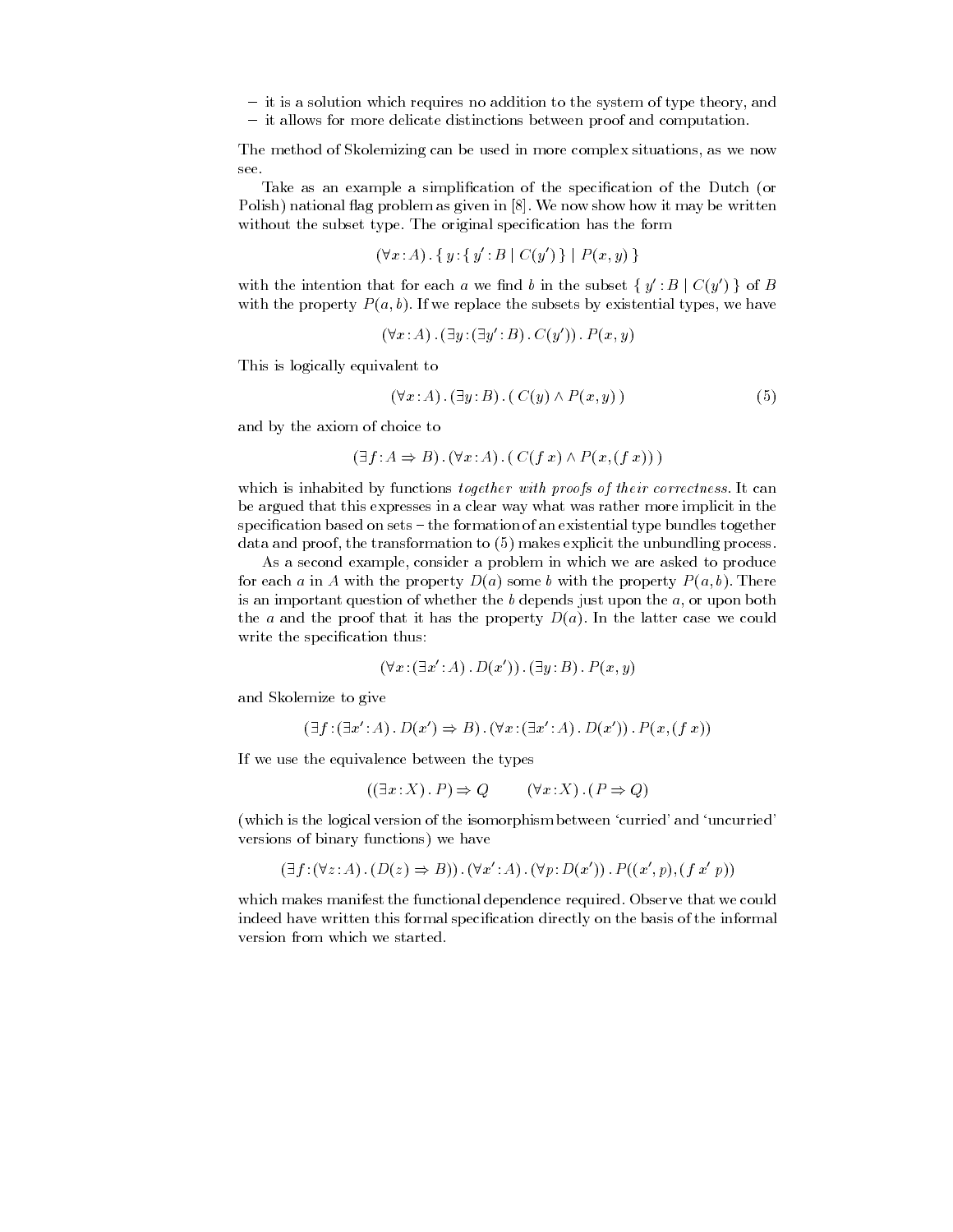If we do not wish the object sought to depend up the site proof of the property.  $D$ , we can write the following specification:

$$
(\exists f:A \Rightarrow B) \cdot (\forall x': A) \cdot (\forall p:D(x')) \cdot P((x',p),(f\ x')) \tag{6}
$$

in which it is plain that the object  $(T \ x + \text{in} \ B$  is not dependent on the proof object  $p$  .  $D(x)$  . Observe that there is still dependence of the property  $P$  on the proof himself we were to use a subset the to express the special subset the special the would have something of the form

$$
(\forall x': \{x': A \mid D(x')\}) . (\exists y : B) . P'(x', y)
$$

where the property  $P_1(x, y)$  relates  $x \in A$  and  $y \in B$ . This is equivalent to the specification.

$$
(\exists f : A \Rightarrow B) \cdot (\forall x' : A) \cdot (\forall p : D(x')) \cdot P'(x', (f x'))
$$

in which the property  $P$  -must not mention the proof object  $p$ , so that with our more explicit approach we have been able to express the specification  $(6)$  which cannot be expressed under the narre subset discipline.

#### 5 Computational Irrelevance; Lazy Evaluation

The natural denition of the head function on lists is over the type of non empty lists, given thus:

(*nelist A*) 
$$
\equiv_{dt}
$$
 ( $\exists l : [A]$ ). (*nonempty l*)

where the predicate nonempty was denimined above a complete above the second above the second itself hold  $\sim$  given by

$$
hd \qquad : \quad (nelist \ A) \Rightarrow A
$$
  

$$
hd ([], p) \equiv_{df} abort_A p
$$
  

$$
hd ((a :: x), p) \equiv_{df} a
$$

which is formalised in type theory by a primitive executivity over the list component of the pair.

Given an application

$$
hd((2:\ldots),\ldots)
$$

compute a result of the results to a cant proceed in the absolution of any interestion in about the eliminar portions in particular the proof in the proof international in the monometry for the process of computation to proceed in such a case
 Nonetheless the proof information is crucial in showing that the application is properly typed we cannot apply the function to a bare is the list of the state of the state and the state of the defect of thus a tension between what are usually thought of as the dynamic and static parts of the language, in particular it has been argued that it ho separation is achieved then the eciency of programs will be impaired by the welter of irrelevant information which they carry around  $-$  see section 3.4 of [2] and section  $10.3$  of  $[3]$ .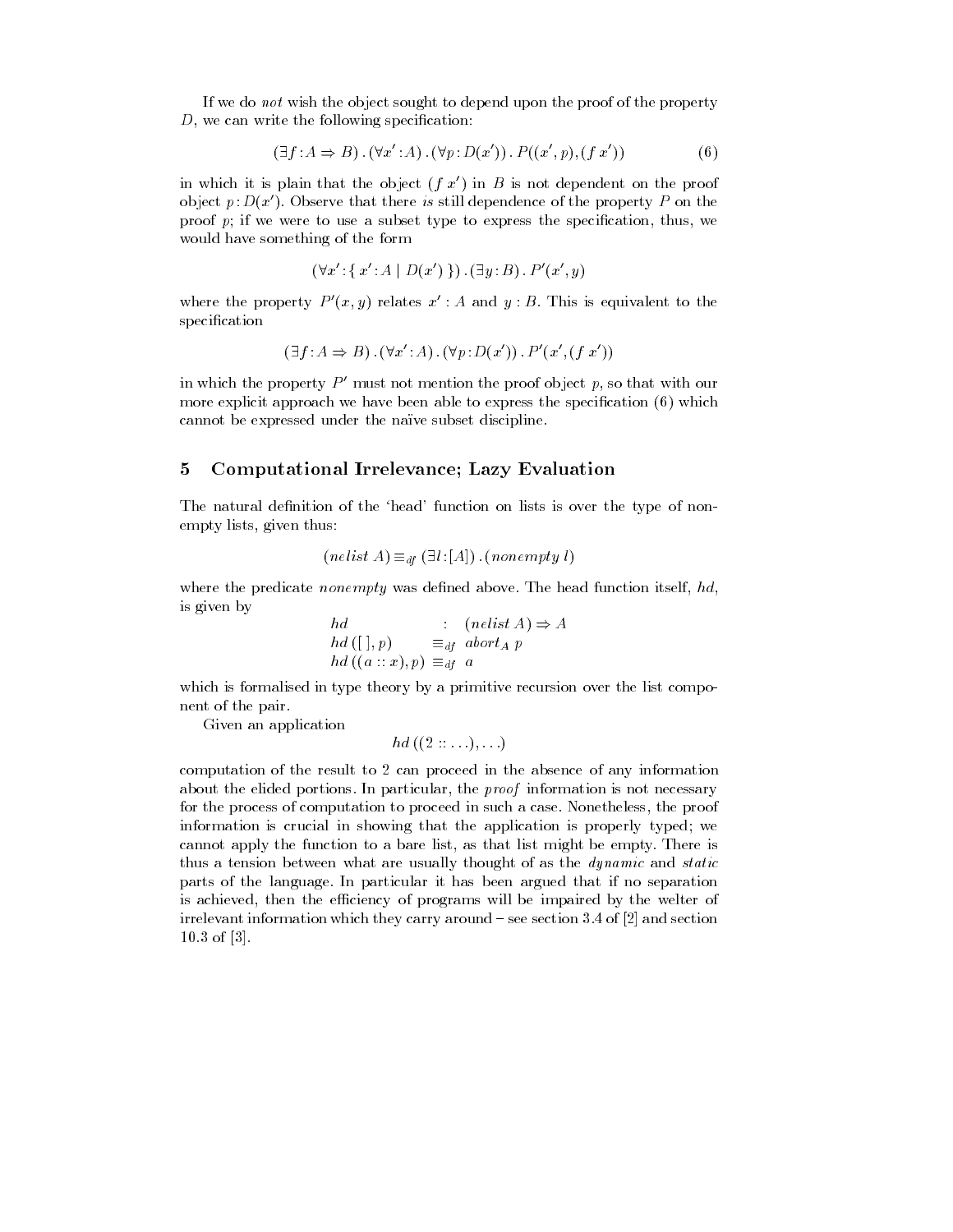Any conclusion about the efficiency of an object or program is predicated on the evaluation mechanism for the system under consideration, and we now argue that a *lazy* or outermost first strategy has the advantage of not evaluating the computationally irrelevant

If we work in an intensional system of type theory then using the results of [5] the system is both strongly normalising and has the Church Rosser property. This means that *every* sequence of reductions will lead us to the same result
 Similar results are valid if we evaluate to weak head normal form in the extensional case

We can therefore choose how expressions are to be evaluated There are two obvious choices Strict evaluation is the norm for imperative languages and many functional languages (Standard ML,  $[4]$ , is an example). Under this discipline, in an application like

f a --- an

the arguments  $a_i$  are evaluated fully before the whole expression is evaluated. In such a situation, if an argument  $a_k$  is computationally irrelevant, then its evaluation will degrade the efficiency of the program. The alternative, of normal order evaluation is to begin evaluation of the whole expression, prior to argument evaluation if the value of an argument is unnecessary then it is not evaluated

To be formal about the definition, we say that evaluation in which we always choose the leftmost outermost redex is normal order evaluation
 If in addition we ensure that no redex is evaluated more than once we call the evaluation lazy. (For more details on evaluation strategies for functional languages, see  $[10]$ , for example).

In a language with structured data such as pairs and lists, there is a further clause to the definition: when an argument is evaluated it need not be evaluated to normal form; it is only evaluated to the extent that is necessary for computation to proceed
 This will usually imply that it is evaluated to weak head normal form (see  $\lceil 10 \rceil$ ). This means that, for example, an argument of the product type A B will be reduced to a pair a b with the sub-expressions a and b as yet unevaluated
 These may or may not be evaluated in subsequent computation

Under lazy evaluation computationally irrelevant objects or components of structured objects will simply be *ignored*, and so no additional computational overhead is imposed
 Indeed it can be argued that the proper denition of com putational relevance would be that which chose just that portion of an expression which is used in calculating a result under a lazy evaluation discipline.

Another example is given by the following example of the quicksort function over lists. Quicksort is defined by

$$
qsort l \equiv_{df} qsort' l (\#l) p
$$

where p is the canonical proof that  $(\#l) < (\#l)$ . The auxiliary function is given by

 $qsort$  :  $(\forall n : N)$  ,  $(\forall l : |N|)$  ,  $((\#l \leq n) \Rightarrow |N|)$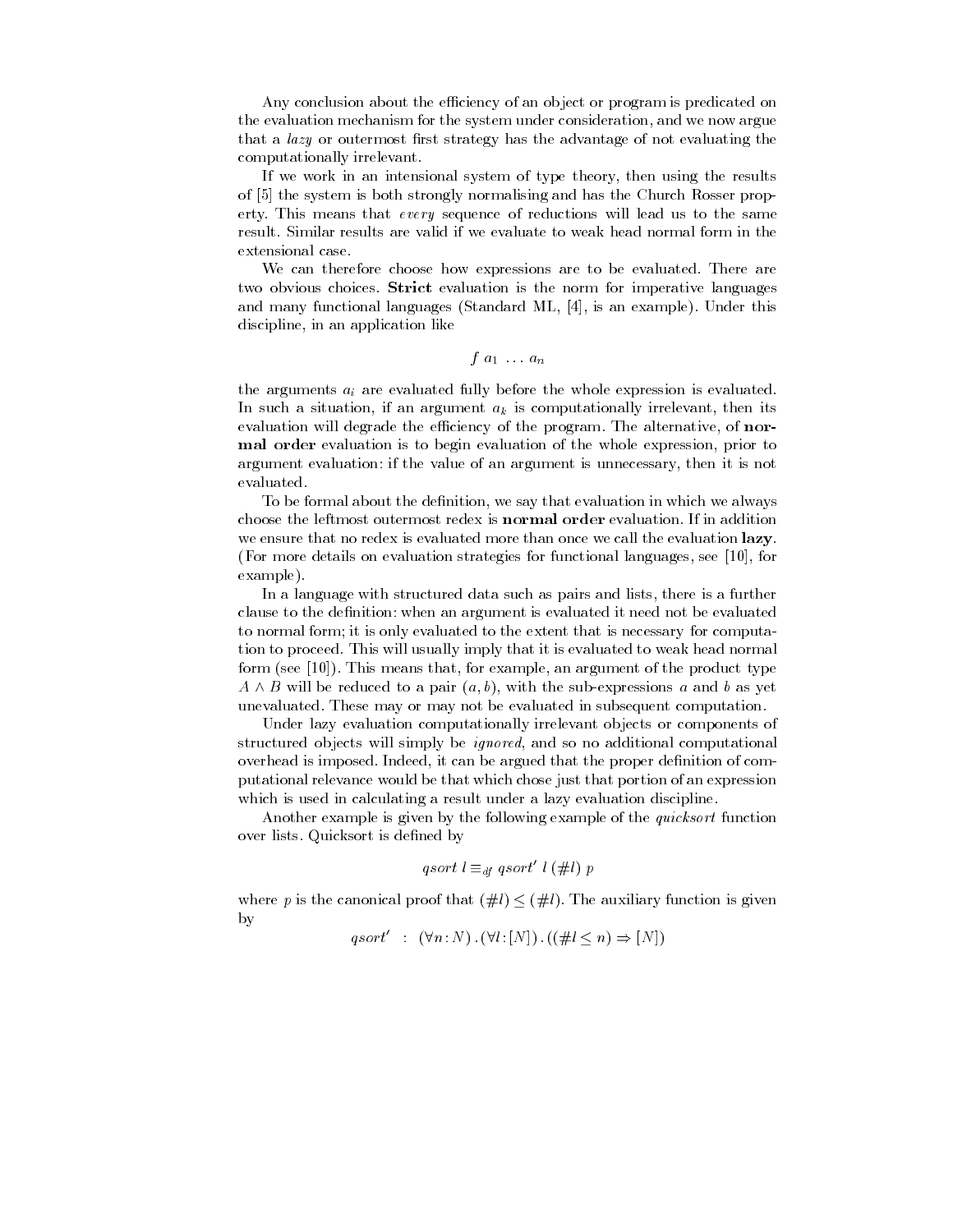$$
qsort' n [] p =_{df} []
$$
  
\n
$$
qsort' 0 (a :: x) p =_{df} abort_{[N]} p'
$$
  
\n
$$
qsort' (n + 1) (a :: x) p
$$
  
\n
$$
=_{df} qsort' n (filter (less eq a) x) p_1
$$
  
\n
$$
+ [a] +
$$
  
\n
$$
qsort' n (filter (greater a) x) p_2
$$

The function has three parameters: a list  $(l)$ , a natural number  $(n)$ , and a proof that the length of the less that of equal to nt in the second clause of the dell nition we use the proof  $p$  to construct a proof  $p$  -that  $0$  is smaller than itself, a contradiction. In the recursive calls to the function, we construct proofs  $p_1$  and p-2 which witness the facts that flutter (tesseq a) a) and flutter (yreater a) a) have length at most  $n$  if  $x$  has.

we have built and implementation of a system of type theory without universes by means of a translation of it into Miranda which is implemented in a lazy fashion
 The quicksort function above will sort a list without calculating any of the terms  $p_i$  in any of the invocations of the function  $-$  proof of their computational irrelevance

There is one drawback to the lazy implementation  $-$  no irrelevant terms are evaluated, but there are cases in which tuples are formed and destroyed, as were the tuples in the quicksort example
 It seems too high a price to pay for the programmer to have to include for her- or himself an indication of how a program may be optimised especially as this kind of use analysis can be performed most effectively by the techniques of abstract interpretation, as discussed in  $[1]$ for instance Linked to this is the syntactic characterisation of computational relevance, which involves an examination of the different forms that types *(i.e.* propositions) can take  $-$  to be found in section 3.4 of [2]. It is not hard to see that under lazy evaluation the objects deemed to be irrelevant will not contribute to the final result, and will remain unevaluated.

#### 6 Conclusion

To summarise, there are two responses to the use of subsets in type theory. Their use in separating the computational from the proof theoretic can be achieved using the appropriate names for functions whose existence is assured by the validity of the axiom of choice in type theory

If proof theoretic information remains in an expression, we contend that if it is indeed irrelevant to the computational behaviour of a function it will not be evaluated under a lazy evaluation strategy and so we advocate this as an implementation technique which avoids the unnecessary evaluation which is a consequence of a strict evaluation scheme. As we mentioned earlier, there will be some cases in which structures are formed needlessly  $-$  we see their elimination as the role of the implementation of the system, and would view abstract interpretation as an ideal tool for this purpose

Using the subset type to represent a subset brings problems; as we saw in the previous section, it is not possible in general to recover the witnessing in-